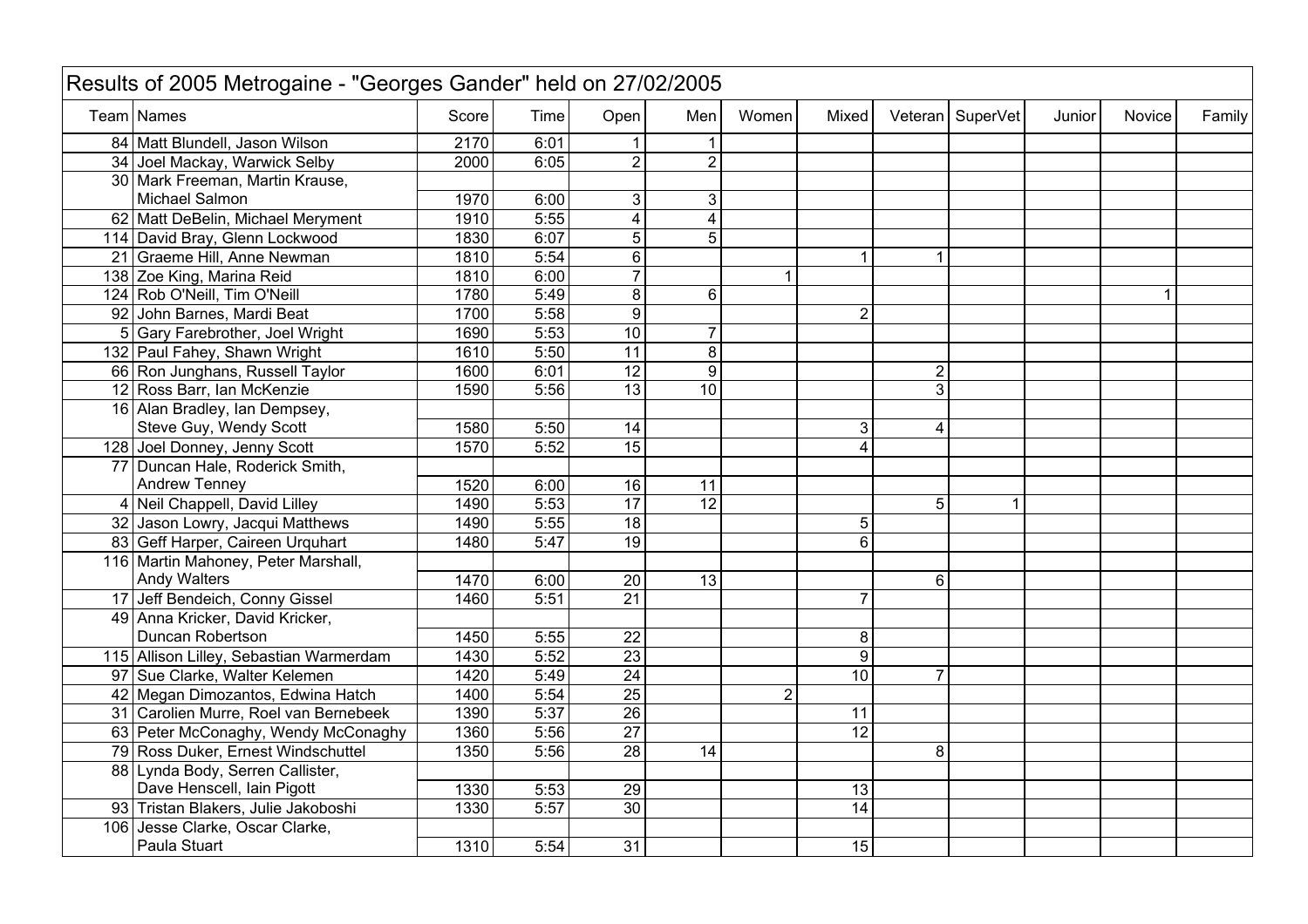| Results of 2005 Metrogaine - "Georges Gander" held on 27/02/2005 |                                       |       |      |                 |                 |       |                 |                 |                  |        |                |        |
|------------------------------------------------------------------|---------------------------------------|-------|------|-----------------|-----------------|-------|-----------------|-----------------|------------------|--------|----------------|--------|
|                                                                  | Team Names                            | Score | Time | Open            | Men             | Women | Mixed           |                 | Veteran SuperVet | Junior | <b>Novice</b>  | Family |
|                                                                  | 98 Nihal Danis, Richard Sage          | 1300  | 5:28 | 32              |                 |       | 16              | 9               |                  |        |                |        |
|                                                                  | 78 Tsalina Phang, Luke Su             | 1290  | 5:48 | 33              |                 |       | 17              |                 |                  |        |                |        |
|                                                                  | 57 Nicholas Jufas, Lawrence Ong,      |       |      |                 |                 |       |                 |                 |                  |        |                |        |
|                                                                  | Kristian Pulkownik,                   |       |      |                 |                 |       |                 |                 |                  |        |                |        |
|                                                                  | Joshua Rijsdijk, Stuart Thickett      | 1290  | 5:58 | 34              | 15              |       |                 |                 |                  |        | $\overline{2}$ |        |
|                                                                  | 122 Trevor Kloeden, Kim Stokeld       | 1280  | 5:47 | 35              |                 |       | 18              |                 |                  |        |                |        |
|                                                                  | 58 David Noble, Rebecca Noble         | 1280  | 5:58 | $\overline{36}$ |                 |       | $\overline{19}$ |                 |                  |        |                |        |
|                                                                  | 134 Freya Scollay, Todd Stafford      | 1280  | 5:58 | $\overline{37}$ |                 |       | 20              |                 |                  |        |                |        |
|                                                                  | 38 Sue Davis, Stuart Wilson           | 1260  | 5:49 | 38              |                 |       | $\overline{21}$ |                 |                  |        |                |        |
|                                                                  | 18 Kym Elsey, Sharon Phillips         | 1250  | 5:49 | 39              |                 | 3     |                 |                 |                  |        |                |        |
|                                                                  | 26 Richard Connors, David Green,      |       |      |                 |                 |       |                 |                 |                  |        |                |        |
|                                                                  | Andrew Palmisano                      | 1240  | 5:55 | 40              | 16              |       |                 | 10              |                  |        |                |        |
|                                                                  | 119 Sylvain Goumand, Lynette Hoffman, |       |      |                 |                 |       |                 |                 |                  |        |                |        |
|                                                                  | Trevor Kemper, Nathan Versey,         |       |      |                 |                 |       |                 |                 |                  |        |                |        |
|                                                                  | Tony Williamson                       | 1230  | 5:44 | 41              |                 |       | 22              |                 |                  |        | 3              |        |
|                                                                  | 28 Colleen Mock, Colin Mock           | 1230  | 5:50 | 42              |                 |       | $\overline{23}$ | 11              |                  |        |                |        |
|                                                                  | 127 Peter Gordon, Pili Vazquez        | 1220  | 5:50 | $\overline{43}$ |                 |       | 24              |                 |                  |        |                |        |
|                                                                  | 90 Richard Barnes, Leigh Sullivan     | 1200  | 5:51 | 44              |                 |       | $\overline{25}$ |                 |                  |        |                |        |
|                                                                  | 44 Jarryd Barton, Dave Mahoney        | 1190  | 5:45 | 45              | $\overline{17}$ |       |                 |                 |                  |        |                |        |
|                                                                  | 20 George Kriflik, Lynda Kriflik      | 1190  | 5:52 | 46              |                 |       | 26              | 12              |                  |        |                |        |
|                                                                  | 33 David Brown, John Moore            | 1190  | 5:57 | 47              | 18              |       |                 | 13              |                  |        |                |        |
|                                                                  | 105 Amy Von Huben, Mark Von Huben     | 1180  | 5:54 | 48              |                 |       | $\overline{27}$ |                 |                  |        |                |        |
|                                                                  | 74 Greg Haynes, Martin Mansfield      | 1150  | 5:56 | 49              | 19              |       |                 | 14              |                  |        |                |        |
|                                                                  | 10 John Anderson, Peter Tamsett       | 1130  | 5:46 | 50              | $\overline{20}$ |       |                 | 15              | $\overline{2}$   |        |                |        |
|                                                                  | 36 Nicola Bradbury, Steve Clancy,     |       |      |                 |                 |       |                 |                 |                  |        |                |        |
|                                                                  | Peter Washington                      | 1120  | 5:44 | 51              |                 |       | 28              |                 |                  |        |                |        |
|                                                                  | 15 Myee Allison, Thomas Bisshop       | 1110  | 5:48 | 52              |                 |       | 29              | $\overline{16}$ |                  |        |                |        |
|                                                                  | 43 Elsa Glanville, Katherine Tuft,    |       |      |                 |                 |       |                 |                 |                  |        |                |        |
|                                                                  | Isaac Tyson                           | 1100  | 5:50 | 53              |                 |       | 30              |                 |                  |        |                |        |
|                                                                  | 41 Sarah Corfe, Michael Corfe,        |       |      |                 |                 |       |                 |                 |                  |        |                |        |
|                                                                  | Tracey Jenson, Michelle Maisano       | 1080  | 5:33 | 54              |                 |       | 31              |                 |                  |        | 4              |        |
|                                                                  | 27 Tony Martin, Terry Murphy          | 1080  | 5:55 | 55              | 21              |       |                 | 17              | 3                |        |                |        |
|                                                                  | 37 Wendy Boyce, Kristi Bryant,        |       |      |                 |                 |       |                 |                 |                  |        |                |        |
|                                                                  | Matt Ryan                             | 1070  | 5:27 | 56              |                 |       | 32              |                 |                  |        |                |        |
|                                                                  | 104 Nick Earl, Rebecca Wilkins        | 1070  | 5:30 | 57              |                 |       | 33              |                 |                  |        |                |        |
|                                                                  | 54 Deborah Byers, Kath Grant,         |       |      |                 |                 |       |                 |                 |                  |        |                |        |
|                                                                  | Lyn Jones, Andrew Lumsden             | 1060  | 5:51 | 58              |                 |       | 34              | 18              |                  |        |                |        |
|                                                                  | 71 Richard Green, Hayley Hetherington | 1050  | 5:53 | 59              |                 |       | 35              |                 |                  |        |                |        |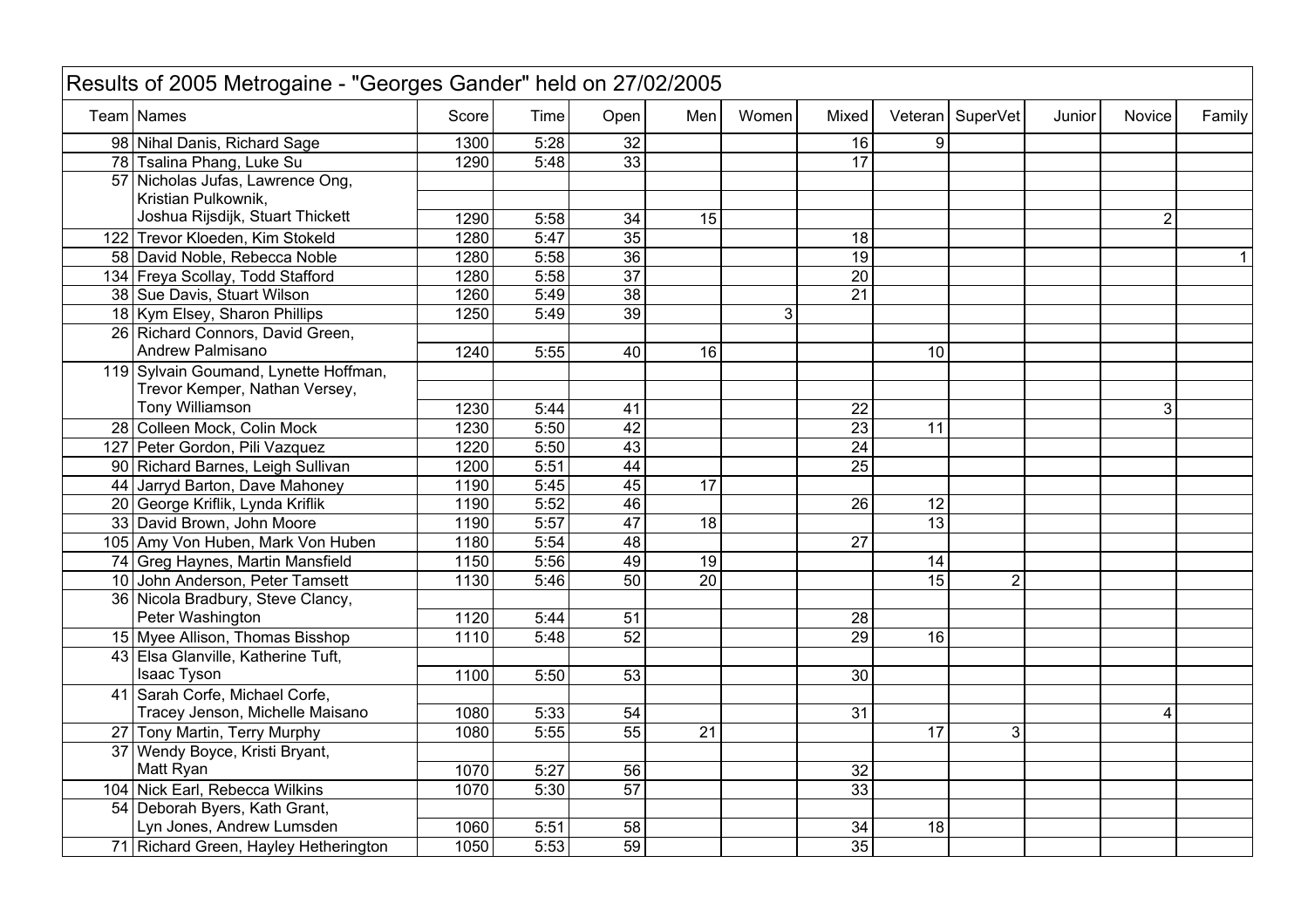| Results of 2005 Metrogaine - "Georges Gander" held on 27/02/2005 |       |      |                 |                 |       |                 |                 |                    |        |                |                |
|------------------------------------------------------------------|-------|------|-----------------|-----------------|-------|-----------------|-----------------|--------------------|--------|----------------|----------------|
| Team Names                                                       | Score | Time | Open            | Men             | Women | Mixed           |                 | Veteran   SuperVet | Junior | <b>Novice</b>  | Family         |
| 14 Maggie Hart, Graham Hus Millar,                               |       |      |                 |                 |       |                 |                 |                    |        |                |                |
| Richard B Smyth                                                  | 1040  | 5:40 | 60              |                 |       | 36              | 19              | 4                  |        |                |                |
| 13 Matthew Gibson, Amy Gibson,                                   |       |      |                 |                 |       |                 |                 |                    |        |                |                |
| Alexa McAuley                                                    | 1040  | 5:51 | 61              |                 |       | 37              |                 |                    |        |                |                |
| 25 Craig Dokter, Matthew Hackett,                                |       |      |                 |                 |       |                 |                 |                    |        |                |                |
| Chris Tran                                                       | 1040  | 5:53 | 62              | $\overline{22}$ |       |                 |                 |                    |        | 5              |                |
| 89 Lynn Dabbs, Kevin Williams                                    | 1030  | 5:47 | 63              |                 |       | 38              | 20              |                    |        |                |                |
| 112 Sally Greer, Paul Harvey,                                    |       |      |                 |                 |       |                 |                 |                    |        |                |                |
| <b>Kristy Harvey</b>                                             | 1030  | 5:58 | 64              |                 |       | $\overline{39}$ |                 |                    |        | 6              |                |
| 76 Garry Thong, Alex Urrejola                                    | 1020  | 5:47 | 65              | 23              |       |                 |                 |                    |        |                |                |
| 133 John Keats, Neil Keats                                       | 1020  | 5:52 | 66              | $\overline{24}$ |       |                 |                 |                    |        |                |                |
| 131 Sandy Blackburn, John Forsythe                               | 1010  | 6:00 | 67              |                 |       | 40              |                 |                    |        | $\overline{7}$ |                |
| 67 Lou Vaccari, Nick Vaccari                                     | 1000  | 5:43 | 68              | $\overline{25}$ |       |                 |                 |                    |        |                |                |
| 102 Lucy Buhagiar, Corey Spink                                   | 1000  | 6:00 | 69              |                 |       | 41              |                 |                    |        |                |                |
| 51 Rosemary Seberry, Joanne Vanderstok                           | 990   | 5:40 | $\overline{70}$ |                 | 4     |                 |                 |                    |        |                |                |
| 70 Paul Stanley, Julie Stanley                                   | 990   | 5:42 | $\overline{71}$ |                 |       | 42              |                 |                    |        | 8              |                |
| 80 Anthony Dynon, Heather Dynon                                  | 980   | 5:51 | $\overline{72}$ |                 |       | 43              | $\overline{21}$ | 5                  |        |                |                |
| 95 Adam Kent, Anna Park, Nalini Prasad,                          |       |      |                 |                 |       |                 |                 |                    |        |                |                |
| Kate Weidman                                                     | 970   | 5:53 | $\overline{73}$ |                 |       | 44              |                 |                    |        |                |                |
| 135 Amy Cheung, Jack McAuley                                     | 970   | 5:54 | $\overline{74}$ |                 |       | 45              |                 |                    |        |                |                |
| 50 Peta Forder, Peter Forder                                     | 960   | 5:45 | 75              |                 |       | 46              |                 |                    |        |                |                |
| 123 Katherine Dynon, Elise Ring                                  | 930   | 4:35 | 76              |                 | 5     |                 |                 |                    |        |                |                |
| 40 Lee Lowe, Eric Smith                                          | 920   | 5:28 | $\overline{77}$ |                 |       | 47              | $\overline{22}$ |                    |        |                |                |
| 121 Andrew Wisniewski, Rhys Wisniewski                           | 910   | 5:49 | 78              | $\overline{26}$ |       |                 |                 |                    |        |                | $\overline{2}$ |
| 113 Kirsten Hawkins, Stephen Thompson,                           |       |      |                 |                 |       |                 |                 |                    |        |                |                |
| Eva Wong                                                         | 890   | 5:31 | 79              |                 |       | 48              |                 |                    |        |                |                |
| 96 Tyler Ryan, Michael Ryan,                                     |       |      |                 |                 |       |                 |                 |                    |        |                |                |
| Peter Ryan                                                       | 890   | 5:36 | $\overline{80}$ | $\overline{27}$ |       |                 |                 |                    |        |                | 3              |
| 103 Karl Fentiman, Mithra Pattison                               | 880   | 5:20 | 81              | 28              |       |                 |                 |                    |        |                |                |
| 87 Thomas Lenzenhofer,                                           |       |      |                 |                 |       |                 |                 |                    |        |                |                |
| Yvonne Lenzenhofer                                               | 880   | 5:44 | 82              |                 |       | 49              |                 |                    |        |                | 4              |
| 120 Mick Driscoll, Fiona Johnson,                                |       |      |                 |                 |       |                 |                 |                    |        |                |                |
| Diana Scott                                                      | 870   | 5:31 | $\overline{83}$ |                 |       | $\overline{50}$ | $\overline{23}$ |                    |        |                |                |
| 108 Michea Carney, Louise Cherry,                                |       |      |                 |                 |       |                 |                 |                    |        |                |                |
| Kate Doherty, Coby van Horck,                                    |       |      |                 |                 |       |                 |                 |                    |        |                |                |
| Karen Welford                                                    | 870   | 5:37 | $\overline{84}$ |                 |       | 51              |                 |                    |        |                |                |
| 19 Lyn Corrigan, Nathan Fripp                                    | 870   | 5:52 | 85              |                 |       | $\overline{52}$ | 24              |                    |        |                |                |
| 7 Philip Allen, John Guilly                                      | 870   | 5:54 | 86              | $\overline{29}$ |       |                 | $\overline{25}$ | 6                  |        |                |                |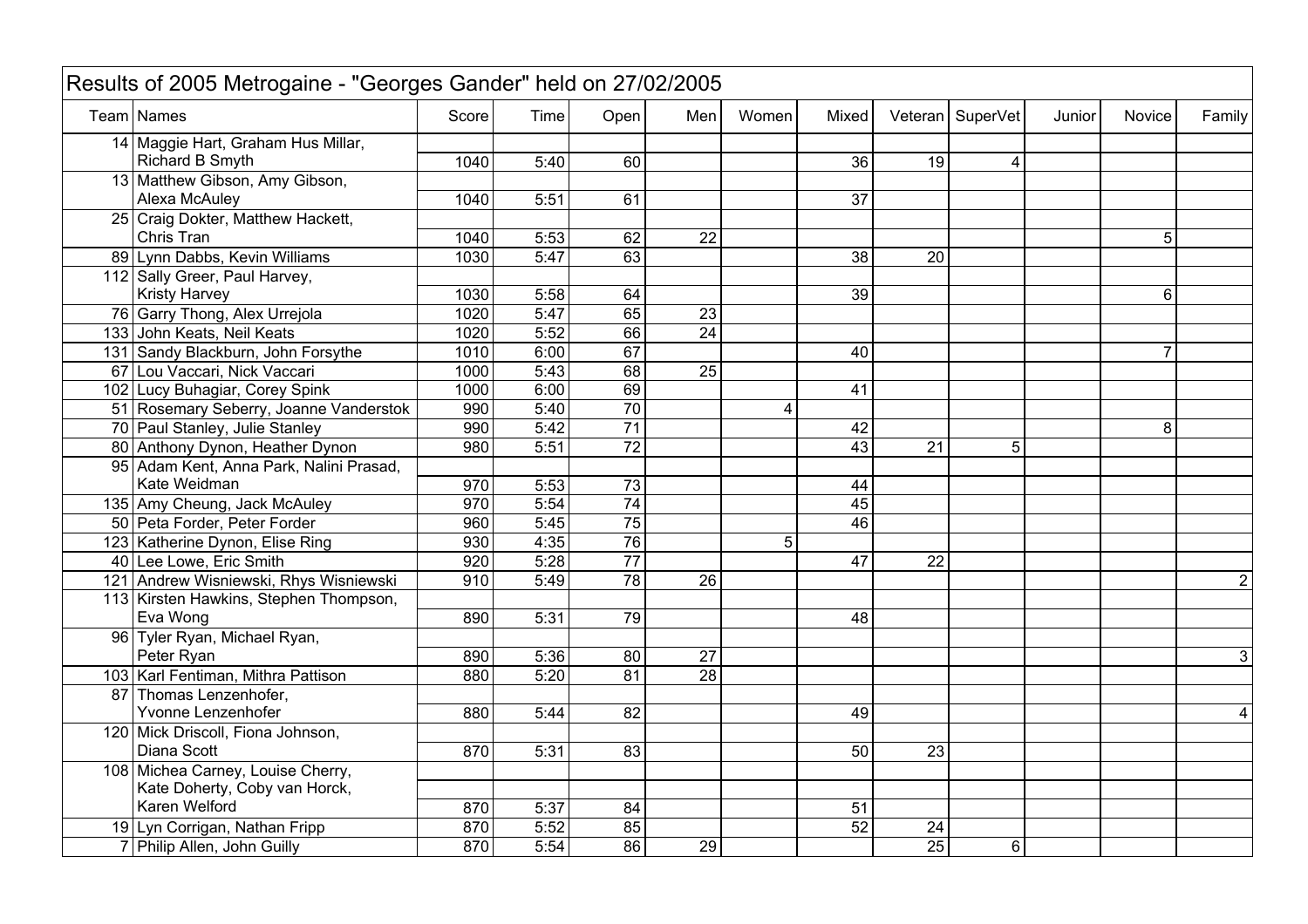| Results of 2005 Metrogaine - "Georges Gander" held on 27/02/2005 |                  |      |                  |                 |       |                 |                 |                  |                |                 |                |
|------------------------------------------------------------------|------------------|------|------------------|-----------------|-------|-----------------|-----------------|------------------|----------------|-----------------|----------------|
| Team Names                                                       | Score            | Time | Open             | Men             | Women | Mixed           |                 | Veteran SuperVet | Junior         | <b>Novice</b>   | Family         |
| 6 Jocelyn Booth, Ted Booth                                       | 850              | 5:58 | 87               |                 |       | 53              | 26              |                  |                |                 |                |
| 81 Chris Brown, Donna capararo,                                  |                  |      |                  |                 |       |                 |                 |                  |                |                 |                |
| Wanda Melfo, Daniel Morgan                                       | 810              | 5:51 | $\overline{88}$  |                 |       | 54              |                 |                  |                | 9               |                |
| 86 Kylie OBrien-Pratt, Jake Poole                                | 810              | 6:04 | 89               |                 |       | $\overline{55}$ |                 |                  |                | 10 <sup>1</sup> |                |
| 68 Christine Innes, Hannah Innes                                 | 800              | 5:37 | 90               |                 | 6     |                 |                 |                  |                |                 | 5              |
| 107 Marcelle Gannon,                                             |                  |      |                  |                 |       |                 |                 |                  |                |                 |                |
| <b>Cameron Schmelitschek</b>                                     | 800              | 5:53 | 91               |                 |       | 56              |                 |                  |                |                 |                |
| 111 Ron Hutchings, Sue Hutchings                                 | 790              | 5:46 | 92               |                 |       | $\overline{57}$ | 27              |                  |                |                 |                |
| 109 Alison Mackenzie, Alex O'Donnell                             | 790              | 5:47 | 93               |                 | 7     |                 |                 |                  |                | 11              | 6              |
| 22 Andrew Corrigan, Grace Corrigan,                              |                  |      |                  |                 |       |                 |                 |                  |                |                 |                |
| Lisa Corrigan, Maggie Corrigan,                                  |                  |      |                  |                 |       |                 |                 |                  |                |                 |                |
| Wayne Corrigan                                                   | 770              | 5:36 | 94               |                 |       | 58              |                 |                  |                | 12              | $\overline{7}$ |
| 52 Sharon Cunningham, Allison Dane                               | 770              | 5:41 | 95               |                 | 8     |                 |                 |                  |                |                 |                |
| 23 Kaye Johnson, Peter Morrison                                  | 770              | 5:48 | $\overline{96}$  |                 |       | 59              |                 |                  |                |                 |                |
| 75 Alyssa Cassidy, Meredith Haynes,                              |                  |      |                  |                 |       |                 |                 |                  |                |                 |                |
| Emma Mansfield                                                   | 760              | 5:46 | 97               |                 | 9     |                 |                 |                  | 1              |                 |                |
| 91 Eric Barnes, Trish Beat                                       | 750              | 5:51 | 98               |                 |       | 60              | 28              | 8                |                |                 |                |
| 73 Chris Moore, Lucy Temple-Smith                                | 730              | 4:53 | 99               |                 |       | 61              |                 |                  |                |                 |                |
| 59 Kerry Ayre, Bob Kimbrey                                       | 730              | 5:25 | 100              |                 |       | 62              | 29              |                  |                |                 |                |
| 48 Ben Pankhurst, Tristan Pankhurst,                             |                  |      |                  |                 |       |                 |                 |                  |                |                 |                |
| Danny Roberts-Clark                                              | 730              | 5:35 | 101              | $\overline{30}$ |       |                 |                 |                  | $\overline{2}$ |                 |                |
| 118 Stephen Sarjeant, Lauren Sarjeant                            | $\overline{720}$ | 5:48 | 102              |                 |       | 63              |                 |                  |                | 13              | 8              |
| 53 Niels Gebauer, Bert Lancaster,                                |                  |      |                  |                 |       |                 |                 |                  |                |                 |                |
| Jane Mathews                                                     | 710              | 5:07 | 103              |                 |       | 64              | 30              |                  |                |                 |                |
| 8 Stephen Ward, Tracy Anne Ward                                  | $\overline{710}$ | 5:43 | 104              |                 |       | 65              |                 |                  |                |                 |                |
| 101 Regina Kimmich, Eida Piccin                                  | 700              | 5:28 | 105              |                 | 10    |                 | $\overline{31}$ |                  |                | 14              |                |
| 65 Ian Almond, Jessica Almond,                                   |                  |      |                  |                 |       |                 |                 |                  |                |                 |                |
| Jennifer Almond                                                  | 690              | 5:45 | 106              |                 |       | 66              |                 |                  |                |                 | 9              |
| 100 Russell Bartley, Kylie Fell,                                 |                  |      |                  |                 |       |                 |                 |                  |                |                 |                |
| Andreas Mross, Sarah Mross                                       | 690              | 5:51 | 107              |                 |       | 67              |                 |                  |                |                 |                |
| 29 Amy Castle, Matt Castle,                                      |                  |      |                  |                 |       |                 |                 |                  |                |                 |                |
| Rosie Castle, Tim Castle                                         | 680              | 5:54 | 108              |                 |       | 68              |                 |                  |                |                 | 10             |
| 9 Judy Shea, Paul Shea                                           | 680              | 5:55 | 109              |                 |       | 69              | $\overline{32}$ | 9                |                |                 |                |
| 24 Angela McNairn, Bob McNairn                                   | 670              | 5:30 | 110              |                 |       | $\overline{70}$ | 33              |                  |                | 15              | 11             |
| 126 Philippa Graham, Tom Marwick,                                |                  |      |                  |                 |       |                 |                 |                  |                |                 |                |
| Dennis Sparling                                                  | 670              | 6:15 | 111              |                 |       | 71              |                 |                  |                |                 |                |
| 1 Pam Montgomery, Robert Montgomery                              | 660              | 5:29 | $\overline{112}$ |                 |       | $\overline{72}$ | 34              | 10               |                |                 |                |
| 60 David Bere, Ryan Sikk                                         | 660              | 5:43 | 113              | 31              |       |                 |                 |                  |                |                 |                |